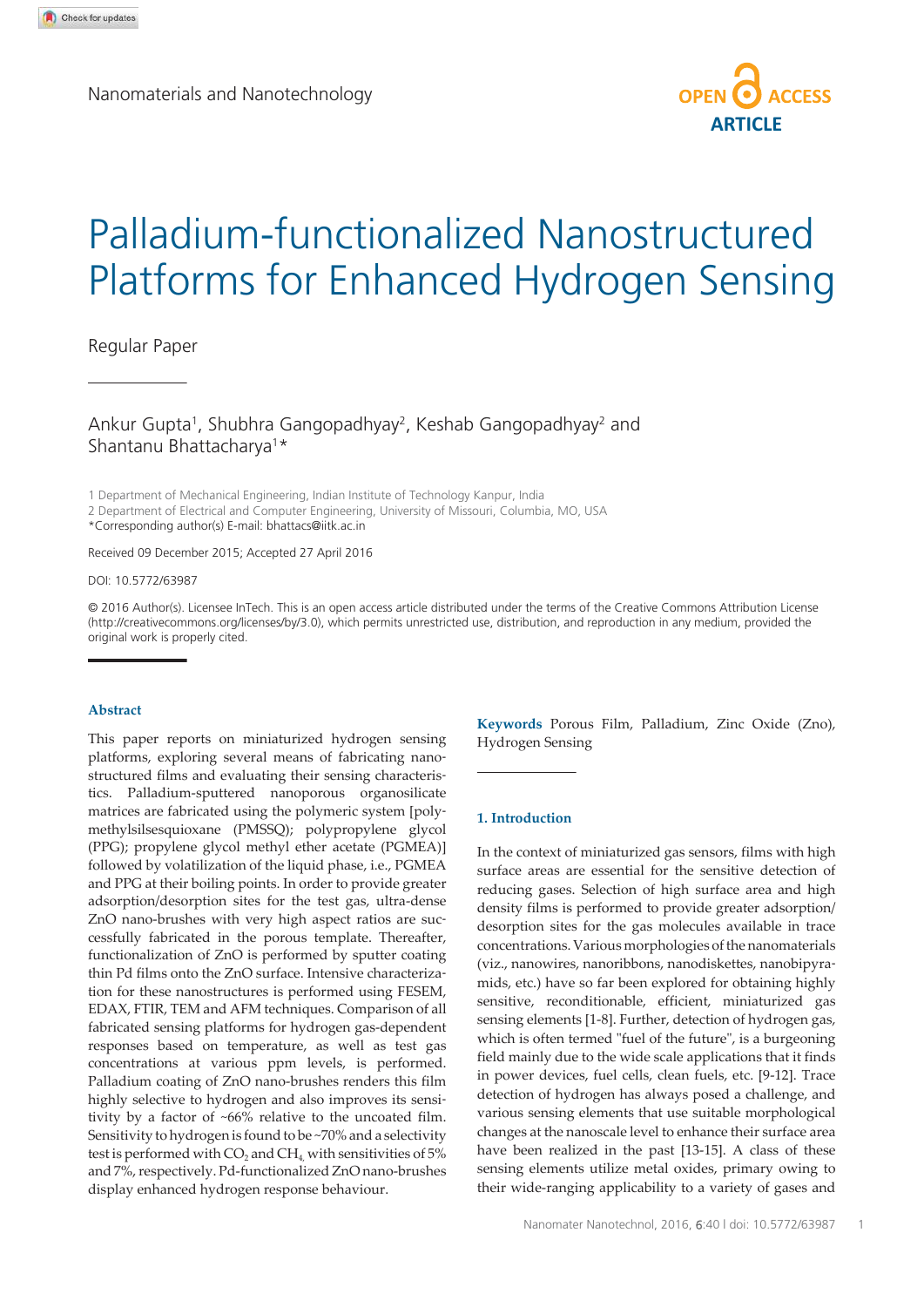their inexpensive fabrication. By contrast, major limitations in metal oxides-based sensing platforms are their high working temperatures and low specificity of detection, particularly among similar target species [16-20]. Wide band gap semiconductors, such as GaN and ZnO, offer excellent potential for hydrogen detection due to their sensitivity to surface charge and their ability to react to reducing gases over a wide temperature range. When the surface of an oxide is heated, many types of oxygen moieties with different electronic charges are involved in reacting with the sensed gas [21-24] as depicted in figure 1. The electron exchange between ZnO bulk nanowires takes place through a surface layer with an overall thick‐ ness in the order of Debye length (L), where

$$
L = \left(\frac{kT k_b \epsilon_0}{e^2 N}\right)^{1/2} \tag{1}
$$

and *k* is the relative static dielectric permittivity of the medium,  $N$  is the charge density in the zero field,  $k_b$  is Boltzmann constant,  $T$  is absolute temperature,  $\varepsilon_o$  is the permittivity of the free space and *e* is the electronic charge in given equation 1. The electron exchange owing to surface reactions contributes to an overall decrease of the net intrinsic carrier density N in the nanowires, which leads to an overall increase in the Debye length as is clear from equation no. 1, above. This leads to a band bending effect near the valence and conduction bands [25].



**Figure 1.** Offers a microscopic representation of metal oxide materials in gas sensing, where (a) shows the surface (receptor function), (b) shows the microstructure (transducer function) and (c) shows the element (output resistance change)

The palladium (Pd, which is used as a catalyst in our work) possesses an altogether different charge transport model, involving a reaction with hydrogen gas. When a Pd is exposed to  $\rm H_{2}$ , hydrogen molecules are adsorbed onto the Pd surface and are dissociated into hydrogen atoms. These hydrogen atoms diffuse and occupy the interstitial sites in the Pd lattice and cause a volume expansion within the lattice. The diffusive transport of the hydrogen species generally occurs through those paths that provide the least resistance to such interstitial diffusers, such as grain boundaries, lattice dislocation sites, etc. The absorbed hydrogen atoms interact with Pd atoms to form Pd hy‐ drides and increase the frequency of charge carriers scattering phenomena, which directly leads to increased resistance of the film. Resistance increase is proportional to

the atomic fraction of absorbed hydrogen atoms to Pd atoms [26-28]. Further, gas transport in porous material is often considered to take place via Knudsen diffusion. The diffusion coefficient is defined as:

$$
D = \frac{4r}{3} \left( \frac{2RT^{1/2}}{m\pi I} \right) \tag{2}
$$

where *r* is the pore radius, *m* is the molecular weight of the target gas, *R* is the gas constant and *T* is the operating temperature in the equation 2. This relation clearly indicates that the diffusion coefficient is proportional to the pore radius, which further depends on the grain size and its morphology. The central issue here, then, is that the reach of the target gas should include the majority of the bulk Pd material so as to allow observation of the resistive change in the sensing element. Therefore, when there is a wide distribution of nanopores all over the material a better reach of the target gas is achieved, and a reasonably good pore size will allow for a higher diffusion coefficient and lower diffusion time. This typically affects the sensor response time [29-31].

Gas sensor selectivity is a key parameter in designing sensor films, and is related to the discrimination capacity of a gas sensing element to detect, specifically, a particular gas in a mixture. The selectivity of metal oxides is broad and they generally respond similarly to all reducing gases that react with surface oxygen. In this work, we examine a catalytic additive that leads to an overall improvement of the sensor activity by providing selective promotion of the desired molecular reaction with hydrogen. Moreover, selectivity can be tailored by using and modifying dopants, grain size controllers, catalysts, operating temperatures, etc. A variety of methods have been proposed to improve the selectivity of the sensing element, such as particular bulk or surface doping, the application of gas specific prefilters, etc. Whenever researchers fabricate ZnO nanostruc‐ tures, they report high sensitivity and a quick response time to a variety of gases (viz., hydrogen, ethanol,  $NO<sub>x</sub>$ , CO,  $CO<sub>2</sub>$ , etc.) [32-41]. While morphological changes have been reported abundantly and their impact on rapid response studied, selectivity improvement remains as yet unexplored, particularly at the nanoscaled morphology. Nevertheless, dopants have been incorporated into thin film morphology and selectivity has been evaluated at the thin film level, for instance by Wang et al. [39], reporting on the effectiveness of catalysts (viz., pt and Pd) at room temperature. Furthermore, doping of Al, Mn and Cu over ZnO thin films has also been reported to detect various target gases [40-42]. The gas selectivity improvement by changed morphology from thin films to nano-bundles, however, is reported and analysed for the first time in this work.

In similar research on gas sensors using Pd-based nano‐ structures, Yu et al. [43] investigated palladium nanotubes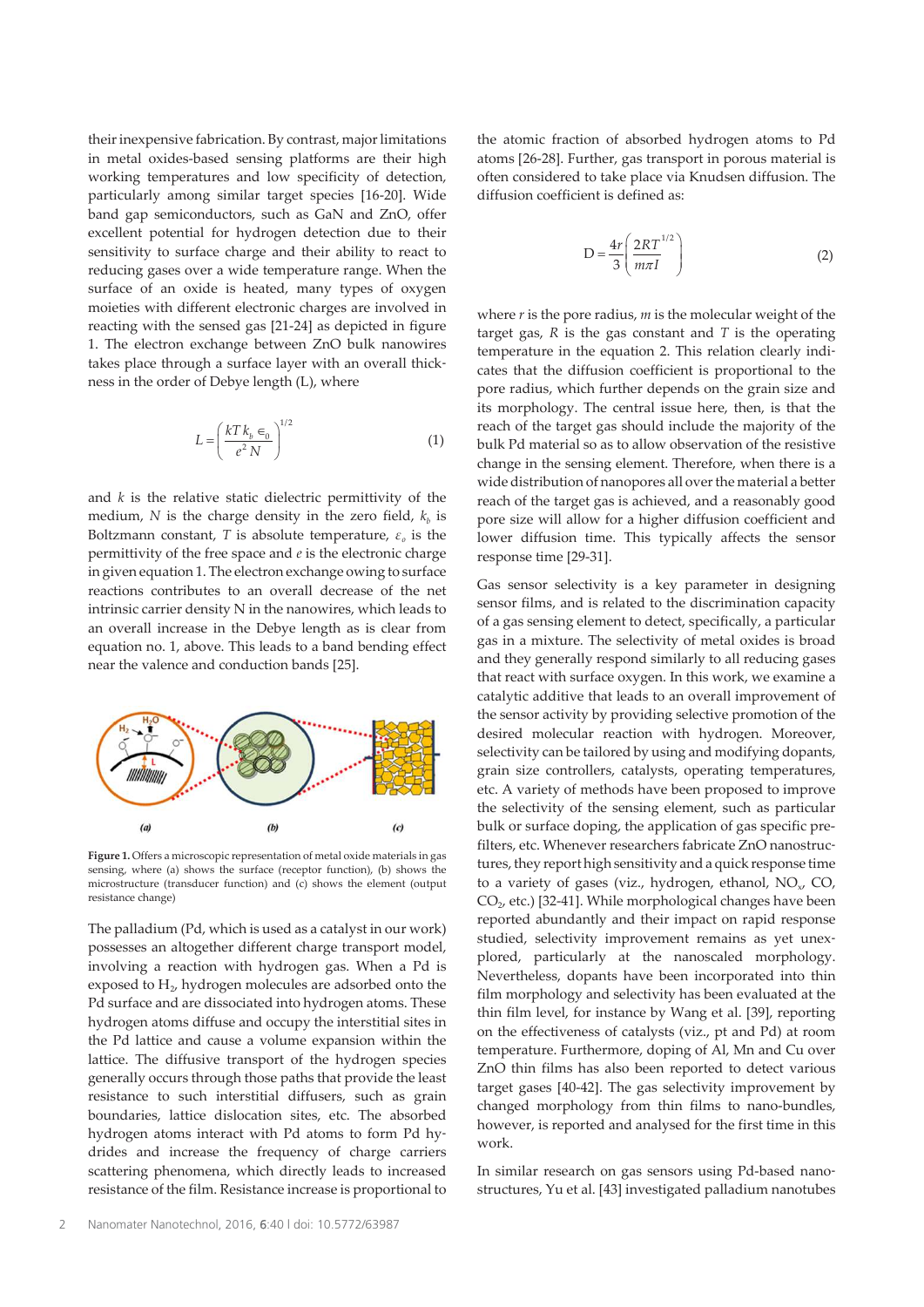and found their hydrogen percentage sensitivity to reach up to 2%, although at very low temperatures and 500 ppm. Wongwiriyapan et al. [44] showed that single-walled carbon nanotubes with palladium nanoparticles provide huge variation in sensor response, and the percentage sensitivity they obtained was up to 20%. Hao et al. [45] researched the performance of annealed nanoporous palladium film and returned a much lower sensitivity of ~2% at 1000 ppm hydrogen concentration. Ding et al. [46] proposed nanoporous palladium over an anodic alumini‐ um oxide (AAO) template and achieved a response time of 2 minutes for 1000 ppm hydrogen concentration. All of these sensors, then, work well in some specific situations, but none meet all the essential criteria of a good hydrogen sensor.

In this paper, we investigate both sensing phenomena: metal (palladium) sensing and metal oxide-based hydro‐ gen sensing. The aim of this work is to achieve selectivity and greater sensitivity. In order to achieve this aim, Pdsputtered highly porous organosilicate films and ZnO nano-brushes are fabricated. We further incorporate Pd over ZnO nano-brushes and find the best sensitivity as ~70%, as well as high selectivity towards hydrogen gas (up to 0.05% of hydrogen gas). These Pd-doped ZnO films demonstrate lower response and recovery times in comparison to the undoped ZnO nano-brushes.

# **2. Material and Methods**

Materials utilized in this work are propylene glycol methyl ether acetate (PGMEA, purchased from sigma Aldrich, CAS: 484431-4L), poly propylene glycol (PPG, SARC CAQ 5322-69-4)) and polymethylsilsesquioxane (PMSSQ, SGR650F, Techmiglon). The first sensing platform consid‐ ered is a nanoporous organosilicate film, which is fabricated with the assistance of PMSSQ (empirical formula:  $(CH_3SiO_{1.5})$ <sub>n</sub>) utilized as a film matrix, and PPG (empirical formula:  $(\text{CH}(\text{CH}_{3})\text{CH}_{2}\text{O})_{\text{n}}$ ; molecular weight: 20,000 g/ mol) utilized as a porogen. The solvent used for the preparation of nanoporous silica is PGMEA. The second sensing platform is a ZnO-based nanostructure film. For the ZnO nanostructure's growth, we disperse ZnO nano‐ particles in the PMSSQ matrix by, firstly, dissolving them in PGMEA and the in the PMSSQ matrix intensively. Afterwards, we leave the film for solution growth in the oven for several hours. This solution consists of zinc nitrate [Zn(NO<sub>3</sub>)<sub>2</sub>.6H<sub>2</sub>O] (source: Merck Specialities pvt. ltd.) and hexamethylenetetramine [ $\text{C}_6\text{H}_6\text{N}_4$ ] (source: Merck Specialties pvt. ltd.). The third sensing film is palladium deposited over a ZnO film, the fabrication protocol of which is covered in the following section. Characterization of the three films is performed using a field emission scanning electron microscope (FESEM) and an energy-dispersive Xray spectroscopic technique (Zeiss Supra 40V, Germany). The morphology of the films with vertical and dense nanostructure growth is further characterized using X-ray diffraction (XRD) (Seift X-ray generator, SO Debyeflex

2002, Germany) with Cu-Kα source radiation (wavelength: 1.54 Å). Atomic force microscopy (AFM) is also used for the confirmation of the high surface roughness of the fabricated films. All images are taken using a commercial AFM (AGILENT tech., Model: PICOSPM 1500), and the AFM tip used is NSC 36 A, with a frequency of 65-150 KHz and a spring constant of 0.25-2.5 N/m. The imaging mode was non-contact.

# *2.1 Fabrication of nanoporous film*

P-type silicon (100) substrates (source: Logistic inc., NY) are methodically cleaned with acetone and methanol, followed by deionized water. A mixture of hydrogen fluoride (HF) and deionized water is prepared for the hydrogen passivation of the surface. The surface then becomes hydrophobic in nature. Film deposition is performed using a spin coater by dispensing the liquid precursor (made up of PMSSQ: PPG: PGMEA) in suitable amount at the centre of the silicon substrate, which is clasped by the vacuum chuck on the spinner. In order to achieve stratification, the substrate is then spun for 30 seconds at 3000 rpm. Following this spin coating, the prepared sample is baked at a temperature of about 120°C to remove the solvent, which aids the cross linking between MSSQ and PPG particles. The coated sample is allowed to cool and then again subjected to heat treatment at 450°C for five minutes. PPG in the deposited film starts evaporating as the temperature of the silicon substrate passes 200°C. Thermal treatment with the two temperature regimes thereby creates free volume in the film matrix due to the selective evaporation of PGMEA, followed by PPG. Thus, enthalpy interaction between the particles results in a self-assembled porous structure.

#### *2.2 Fabrication of ZnO particles*

 $ZnCl<sub>2</sub>$  (MERCK Specialties pvt. ltd.) (0.04 M in 20 ml methanol), NaOH (SAMIR TECH-CHEM pvt. ltd., India) (1.25 M) slowly added to the solution while stirring. The solution is mixed properly until it becomes a milky white colour. A dropwise solution is poured onto the silicon substrate through a 0.45 µm sieve, using a syringe, until uniform deposition of the precursor is observed. After approximately 10 seconds, the wet silicon substrate is blowdried using argon. Upon heating the substrate at 200°C for 20 minutes, crystallites decompose to form ZnO particles. This process is repeated several times to ensure a uniform seed layer is formed on the substrate surface.

# *2.3 Fabrication of a dense nano-jungle of ZnO*

Utilizing molecular self-assembly assists us in the place‐ ment of ZnO nanoparticles in the PMSSQ matrix for the growth of dense nanowires. The polymeric system used to achieve this task is a combination of PMSSQ nanoparticles and PPG, dissolved together with the above-formulated nano-seeds. PGMEA (5 gm) is mixed separately with PMSSQ (1 gm) and sonicated until a clear solution is obtained (solution 1). PGMEA (5 gm) is then mixed with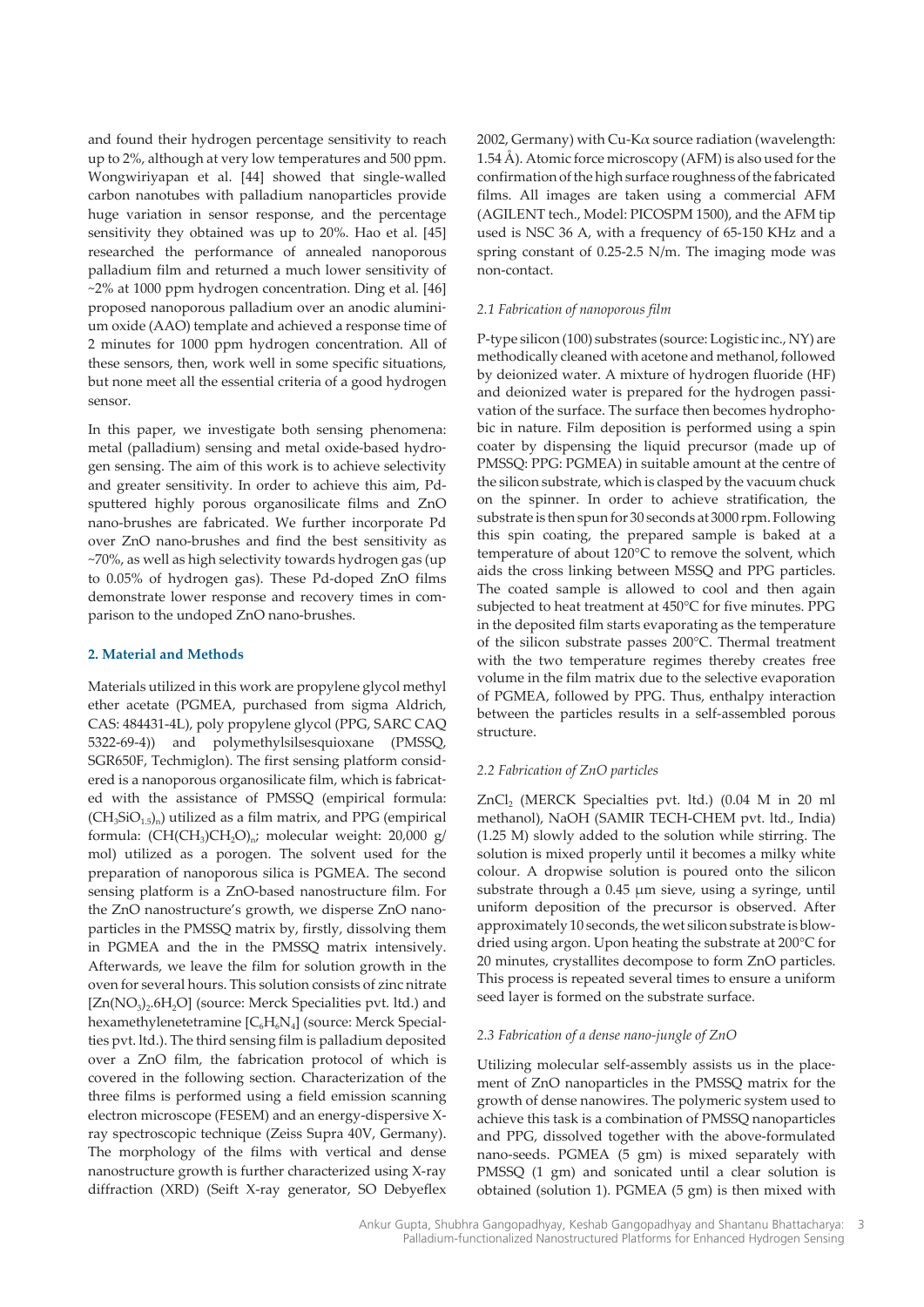PPG (5gm) (solution 2). The powdered form of ZnO (0.1 gm), as obtained in the above section, are dispersed in solution 2 using ultrasonication, resulting in a uniform coating of the PPG (surfactant) around the ZnO particles, preventing their coagulation in the solution. Afterwards, the solution is coated onto the silicon substrate and heated to ~400°C. This process is repeated several times. Once a uniform layer on the substrate is achieved it is suspended upside down in an aqueous solution containing zinc nitrate hexahydrate [Zn(NO<sub>3</sub>)<sub>2</sub>.6H<sub>2</sub>O] and hexamethylenetetramine  $[(CH_2)_6N_4]$  in a ratio of 1:5 (0.01 M : 0.05 M) for growing nanowires. Solutions of zinc nitrate and HMTA are prepared and then mixed together slowly. The resulting solution is stirred and sonicated until completely dis‐ solved. The coated substrates are then suspended upside down in the solution, and the beakers are transferred to a gravity oven and heated at 90˚C for 24 hours [47-48].

#### *2.4 Deposition of palladium over sensing films*

To verify the effect of the catalyst over gas sensitivity, palladium film deposition is performed using a sputtering tool (Nanomaster NSC-4000, USA). A 50 nm thick bed of Pd is sputtered via DC sputtering at 3.5x10<sup>-3</sup> Torr pressure and 200 W power.

#### *2.5 Gas sensing measurements*

The gas sensing set up consists of a gas sensing chamber, heater platform, vacuum pump, two mass flow controllers (MFCs), an inductance-capacitance-resistance metre (LCR, MASTECH MS5300) to monitor the resistance of the sensing film and a PC-based data acquisition system. The system facilitates independent control of the temperature of the sensor heating platform and of the mass flow rates of nitrogen, as the carrier gas, and  $H_2$ , as the test gas. The sensor reversibility performance was examined at various temperatures by passing  $\mathrm{N}_2$  and  $\mathrm{H}_2$  in cycles, with  $\mathrm{H}_2$  set at different ppm concentrations. The sensitivity was measured in terms of magnitude of response (*S*) in the presence of  $H_2$ , calculated as the percentage change in resistance of the sensing film, given by:

$$
S(\%)=\left(\frac{R-R0}{R0}\right)\times100
$$

where *R* is the resistance of the sensing film when exposed to  $H_2$  gas in the sensing chamber and  $R_0$  is the resistance measured before exposure to  $\rm H_2$  gas in the sensing chamber.

# **3. Results and Discussions**

#### *3.1 Characterization*

AFM images of nanoporous organosilicate, ZnO nanobrushes, both without and with palladium surface coating, etc., are shown in figures 2(a), (b) and (c). The root mean square (RMS) value of surface roughness for the nanoporous films measured over a scan area of 100 nm X 100 nm

comes out as 3.6 µm. For the ZnO film, this comes out as 10 µm in the scanning area of 10,000 nm X 10,000 nm. The surface roughness of the Pd-coated ZnO films comes out as 8 µm. As can be seen, the comparative roughness of the ZnO films is quite high with respect to the nanoporous organosilicate bed, indicating vertical growth of the ZnO structures from the organosilicate bed. The coating of palladium offers a levelling effect, thus reducing the surface to  $\sim$ 8 µm. Figures 3 (a) to (f) show the FESEM images and corresponding EDAX analysis for Pd film over silicon substrate, Pd-sputtered nanoporous silica film, ZnO nanowires and Pd-sputtered ZnO nanowires, respectively. A 50 nm thick layer of Pd is deposited over porous orga‐ nosilicate films.



**Figure 2.** Presents 3D AFM images of (a) the nanoporous organosilicate film (b) the ZnO nanowire without Pd and (c) the ZnO with Pd coating



**Figure 3.** Shows: (a) the FESEM image of the palladium-sputtered nanoporous organosilicate film; (b), (f) and (h) the EDAX results demonstrating the presence of elements in the film; (c), (d) and (e) the FESEM image of ultra-dense ZnO nanowires; and (g) the deposition of the palladiumsputtered ZnO film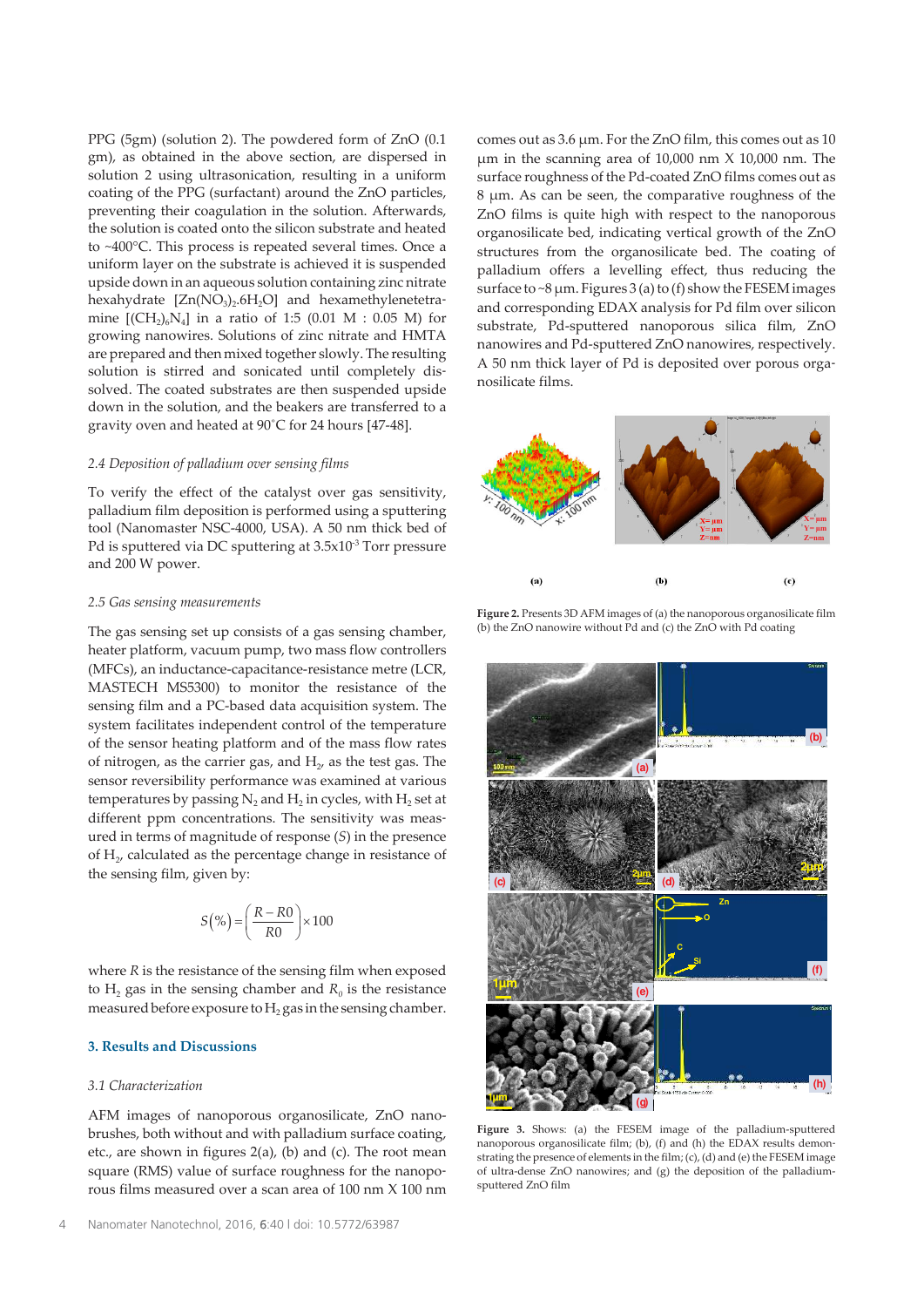The surface area as evaluated using image analysis software (Gwyddion: free SPM data analysis software, source: http://gwyddion.net/) comes out as (a) 16.72 µm<sup>2</sup> (b) 544.56  $\mu$ m<sup>2</sup>, and (c) 530.39  $\mu$ m<sup>2</sup>, respectively. It is clear from the SEM image that the surface of this film is highly porous. The porosity of the fabricated porous PMSSQ film is determined using the Maxwell-Garnett model [49], repre‐ sented by the following equation:

$$
\frac{n^2 - 1}{n^2 + 2} = (1 - \Delta p) \frac{n_{PMSSQ}^2 - n_{air}^2}{n_{PMSSQ}^2 - 2n_{air}^2}
$$
(3)

where *n* is the refractive index of the porous film,  $n_{PMSSO}$  and *nair* are the refractive indices of the PMSSQ material and air, and  $\Delta p$  is the porosity of the film. Using variable angle ellipsometry, *n* is experimentally determined to be 1.10 and, assuming *nPMSSQ* 1.39 and *nair* 1, *Δp* is obtained as 0.708 or 70.8%.

Figures 4 (a) and (b) show TEM images of the ZnO nano‐ wires coated with palladium film, and the inset shows the SAED patterns of the ZnO coated with Pd. The pattern shows high crystallinity of the ZnO and the d-spacing information compares very well to the [002] of the ZnO crystal lattice. Figure 5 shows the FTIR spectra of pure Pd film deposited over Si, Pd over nanoporous silica and Pd over ZnO. A peak is observed at 466 cm-1, indicating the Pd doping on the ZnO film. The principle peak, arising from ZnO, is observed at 440 cm<sup>-1</sup>, corresponding to the Zn-O stretching vibration [50]. The peak at 446 cm-1 shows the perturbation of Zn-O-Zn linkages through the proximity of the Pd crystals over the wurtzite crystal lattice. There is a great possibility of an interstitial defect in the ZnO crystal, caused by the Pd, specifically, as it is deposited over the ZnO lattice. Various other peaks are identifiable, such as the one at 1080 cm-1 arising from the Si-O-Si absorption, that at 960 cm-1 which arises from the Si-OH, or that between 3200 and 3600 cm-1 arising from the bonded -OH.



**Figure 4.** (a) shows a TEM image of the ZnO nanowire and (b) shows the Pd-functionalized ZnO nanowires. The figure inset shows the SAED pattern.

Table S1 provides some information regarding the crystal‐ line size and strains of the Pd-coated ZnO, Pd-coated NPO and normal ZnO films, as calculated from the XRD plots. The proximity of the Pd crystals to the ZnO is mentioned



**Figure 5.** Shows the FTIR spectra of the pure Pd film, the Pd over nanoporous film and the Pd over ZnO film

in the table, and it can be surmised that the as-grown ZnO demonstrates the maximum lattice strain, mostly due to the growth process identified by our group in previous research [13]. The strain is reduced significantly via Pdcoating, as the oxygen defects on the surface of the ZnO crystal causing the characteristic lattice strain are sub‐ merged in the Pd layer and also form a bind in terms of Pd-O-Zn on the surface of the ZnO lattice.

#### *3.2 Gas sensing characterization*

The supplementary figure S1 reports the schematic of the sensing set-up. The responses of the Pd-coated nanoporous films at temperature values of 100, 150, 200, 250 and 300°C are recorded in the presence of hydrogen and nitrogen gases, respectively (figure 6 (a)). The maximum sensitivity is found to be ~20% at 200°C. The sensing elements are tested for different concentration values of 500, 200, 100, 50 and 20 ppm at this optimized temperature. The responses of the films indicate the reversible adsorption/desorption kinetics. The readable sensitivity (0.05% hydrogen gas) shows a detection limit of 100 ppm with the Pd-coated nanoporous films (figure 6(b)). The sensing characteriza‐ tion of the ZnO film is performed in a similar manner to that for the previous film, optimizing the operation temperature at a concentration of 500 ppm and identifying the optimized temperature. Maximum sensitivity is found to be 42%, corresponding to a temperature of 350°C. Figures 6 (c) and (d) show the variation in temperature and concentration, respectively. These films are found to detect a minimum concentration of 20 ppm. To increase the specificity and sensitivity of the sensing element the vertically growing ZnO structures are sputter-coated with a thin layer of Pd, as detailed above. We characterize the Pd-coated nanostructured film by exposing it to  $H_2$  in the gas sensing set-up at different temperatures, varying between 100°C and ~300°C. Figures 6 (e) and (f) show the percentage change in resistance of the Pd-sputtered ZnO film with 500 ppm  $H_2$  at various temperatures, as well as the dynamic sensing characteristics of the sensing element.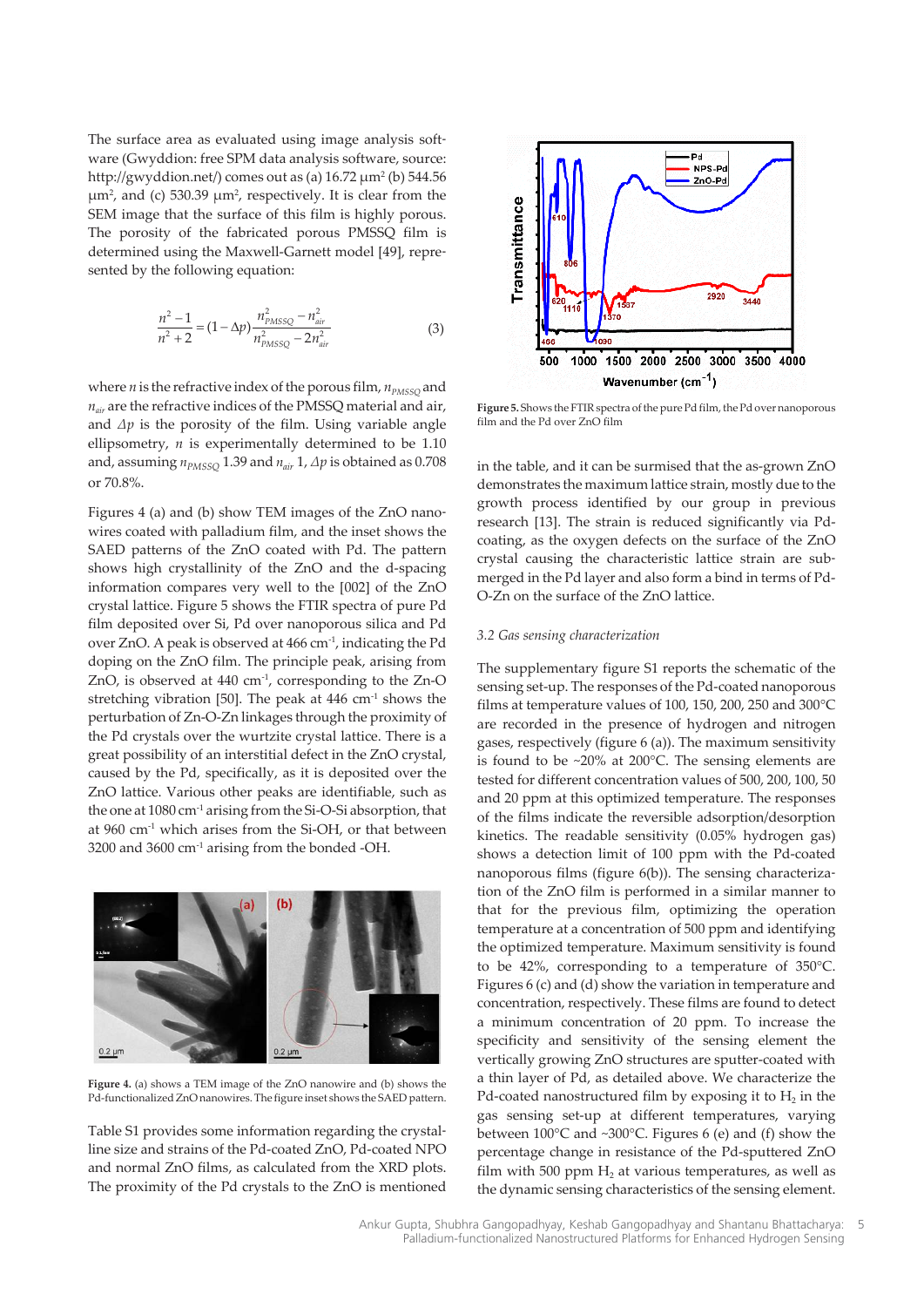

Figure 6. (a) shows the sensitivity value taken at 500 ppm for different temperature values; (b) shows the sensing plot for Pd sputtered over NPS films at 150°C; (c) shows the resistance change over time at different temperature values: 200, 250, 300, 350°C; (d) shows the resistance change over time at different hydrogen concentration: 500, 200, 100, 50, 20 ppm; (e) shows the sensitivity calculations at different temperatures and reports the maximum sensitivity of the studied films at a concentration of 500 ppm and a temperature of 200°C; (f) shows the variation in resistance over time, at an optimized temperature of 200°C, as a function of changing concentrations: 50, 100, 200, 500 ppm.

The resistance of this film is found to increase when exposed to  $\rm{H}_{2}$  gas and falls towards the base value when the  $\rm{H}_{2}$  supply is cut off, although a resistance gain is observed with changed concentrations of the hydrogen. The cycle depicts the adsorption/desorption phenomena of hydrogen in the ZnO lattice structure as the resistance shifts upward from the baseline, similar to the trend shown by ZnO. In a similar manner, the operational temperature for the film is found to be 200°C (refer to figure 6(e)). Figure 6(f) shows the variation in resistance with time as a function of concentration, at 50, 100, 200 and 500 ppm, respectively, at an optimized temperature of 200°C. The highest sensitivity in the vertical structures coated with Pd is found to be ~70%, which is much higher than that obtained for the porous organosilicate film (~20% peak sensitivity) or the ZnO film without Pd deposition (~40% peak sensitivity). A response time of approximately 90 seconds and a recovery time of ~97 seconds is observed in the Pd-coated nanostructures, which is less than that for the Pd-coated porous film (response time of ~190 seconds and recovery time of ~150 seconds) and the pure ZnO film (response time of ~110 seconds and recovery time of ~100 seconds). The lower response and recovery time is mostly attributed to the vertically grown nanostructures, which leave many gaps in between providing a better gas diffusivity, promoting rapid adsorption/desorption phenomena.

Figure 6 (e) shows the sensitivity calculations at different temperatures and reports the maximum sensitivity of these films at a concentration of 500 ppm at a temperature of 200°C. An explanation commonly provided in the literature for the changing resistance of pure palladium films is that the hydrogen, having a high bind dissociation energy (436 kJ/mole), readily dissociates in presence of Pd and gets adsorbed into the octahedral spaces in the FCC crystals. A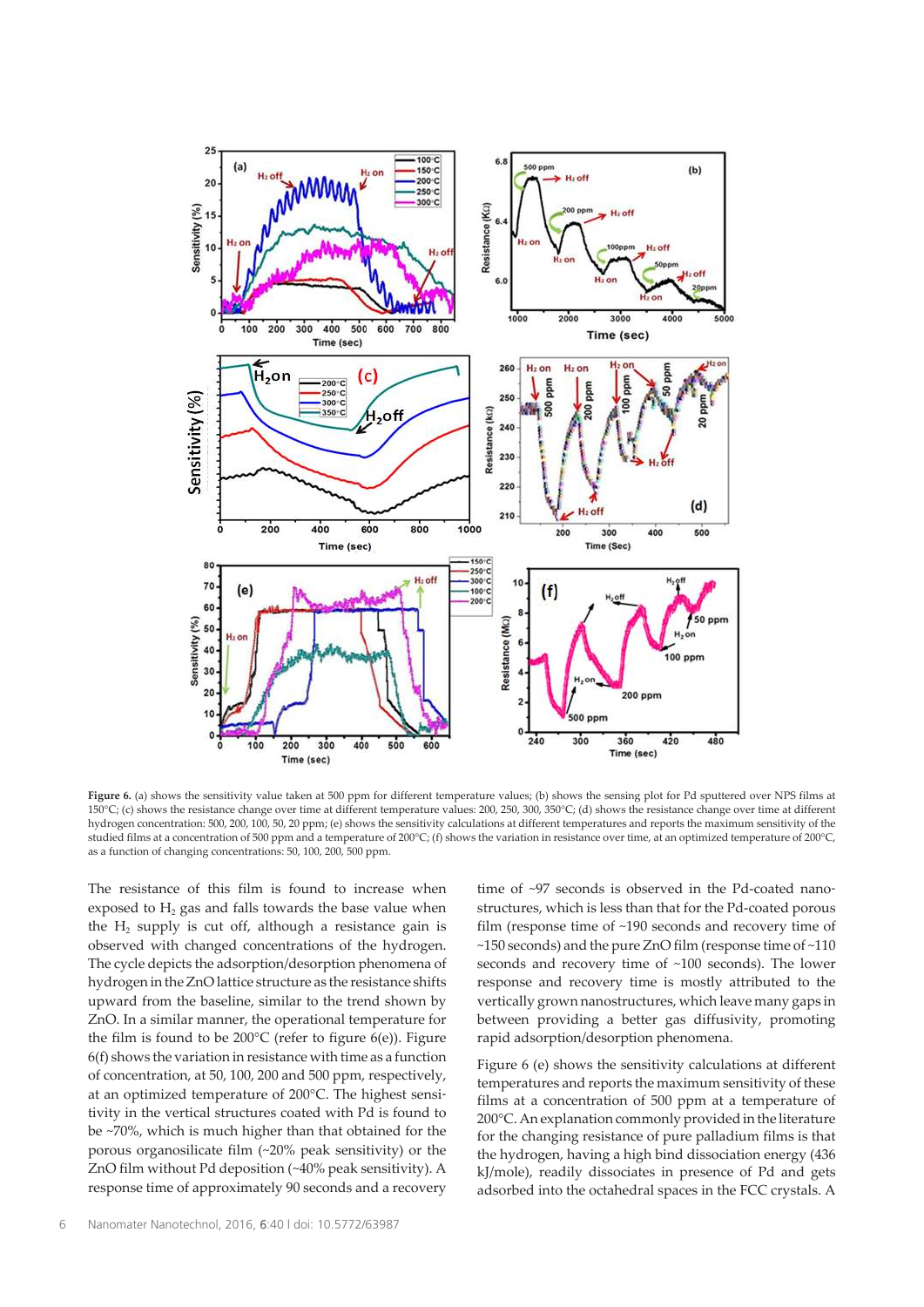considerable lattice distortion is thus seen, which becomes a reason for increasing the film resistance. The  $\rm H_2$  adsorption is observed to be a reversible process. When the gas supply is switched off, the partial pressure of  $H_2$  over Pd decreases and desorption phenomena immediately take place. The phenomena cause the release of entrapped hydrogen molecules from the FCC crystal lattice, thereby decreasing resistance towards the base value. Additionally, the sensitivity of the film increases as the operational temperature is increased. Figure 7 offers a relative comparison of the variation in sensitivity of all three different sensing elements as a function of temperature. As can be seen in all three cases, there is a critical temperature for which sensitivity is the highest. Further, it can be seen that the maximum sensitivity is recorded in the case of the Pdcoated vertical ZnO structures, followed by the pure ZnO film and lastly the Pd-coated nanoporous organosilicate film. The sensitivity of the Pd-coated ZnO vertical structures is dependent on the combined effect of operating temperature and  $H_2$  concentration. For a quick response, the electron exchange must be quick so that equilibrium is established during the measurement. Because the Pd/ nanowire interface is very small, a thin adsorbed  $\rm H_{2}$  layer is formed swiftly at the interface, which is self-blocking due to diffusion limitations and stops the electron exchange process continuing as the hydrogen concentration is increased, resulting in quick equilibration. As the temperature is lower than the critical temperature, the electron exchange process is not fully established because the bond dissociation process of the hydrogen is critically dependent on the operational temperature. As the temperature increases further, the adsorbed hydrogen layer on the Pd/ nanowire interface is suddenly depleted because the kinetic energy of the molecules resulting in bond vibrations increases the desorption rate. Enhanced sensitivity follow‐ ing Pd coating of the ZnO film is due to the increase in depletion layer formation (as shown in figure 8), due in turn to electronic and chemical sensitization of the film.



Figure 7. Shows the comparison between the sensitivities obtained for the different sensing platforms fabricated: (1) the Pd-coated porous organosilicate film, (2) the ZnO nano-forest over porous organosilicate film, and (3) the Pd-coated ZnO nano-forest

Oxygen species, being highly reactive among the atmospheric gases, trap electrons from ZnO. Since electron



Figure 8. (a) shows the schematic of the Pd-ZnO nanowire forming a depletion layer, and figure 8(b) shows the energy band diagram of the metalsemiconductor interface.  $\Phi_B$  represents the metal work function,  $X_s$  is the electron affinity of the semiconductor,  $E_c$  is the lowest conduction band,  $E_v$ is the valence band,  $V_d$  is the diffusion potential,  $E_f$  represents the Fermi level and U<sub>o</sub> represents the vacuum level.

density in the bulk is altered by this process, a depletion layer is developed and band bending occurs. At higher temperatures, oxygen molecules can weakly bond to the catalytic Pd atoms [51] and the oxygen atom is produced in a complex dissociation reaction. This oxygen atom finally becomes a negatively charged oxygen ion by trapping an electron from the surface of ZnO.

$$
2Pd + O_2 \rightarrow 2Pd:O \tag{4}
$$

$$
O + e^- \to O^- \tag{5}
$$

Meanwhile, due to the PdO attached to the surface of ZnO, a heterojunction at the interface between ZnO (n-type semiconductor) and PdO (p-type semiconductor) will be formed. The heterojunction leads to band bending in the depletion layers [52].The electrons transfer from the n-type ZnO to the p-type PdO, while the holes transfer from PdO to ZnO until the system reaches equilibrium. These charge transfers lead to a wider depletion layer and greater resistance. As the reaction proceeds, the electrons pass through the depletion layers of the heterojunction under certain high temperatures, which once again thins the depletion layer at the PdO/ZnO interface, facilitating greater electron transport between PdO and ZnO and, as a result, the response-recovery times and optimum operating temperature of the sensor decrease significantly, as compared to its undecorated counterpart. Thus we can conclude that, in Pd-functionalized sensing films, hydrogen diffuses to the Pd-ZnO interface and causes the observed variation in work function that is consequently responsible for higher sensitivity.

Theoretical estimation of gas sensor response to different hydrogen gas concentrations is then performed. Response time is defined as the time required for the sensor to respond to a step concentration change from zero to a given concentration value). The sensor response is fitted to firstorder exponential functions with the following equation: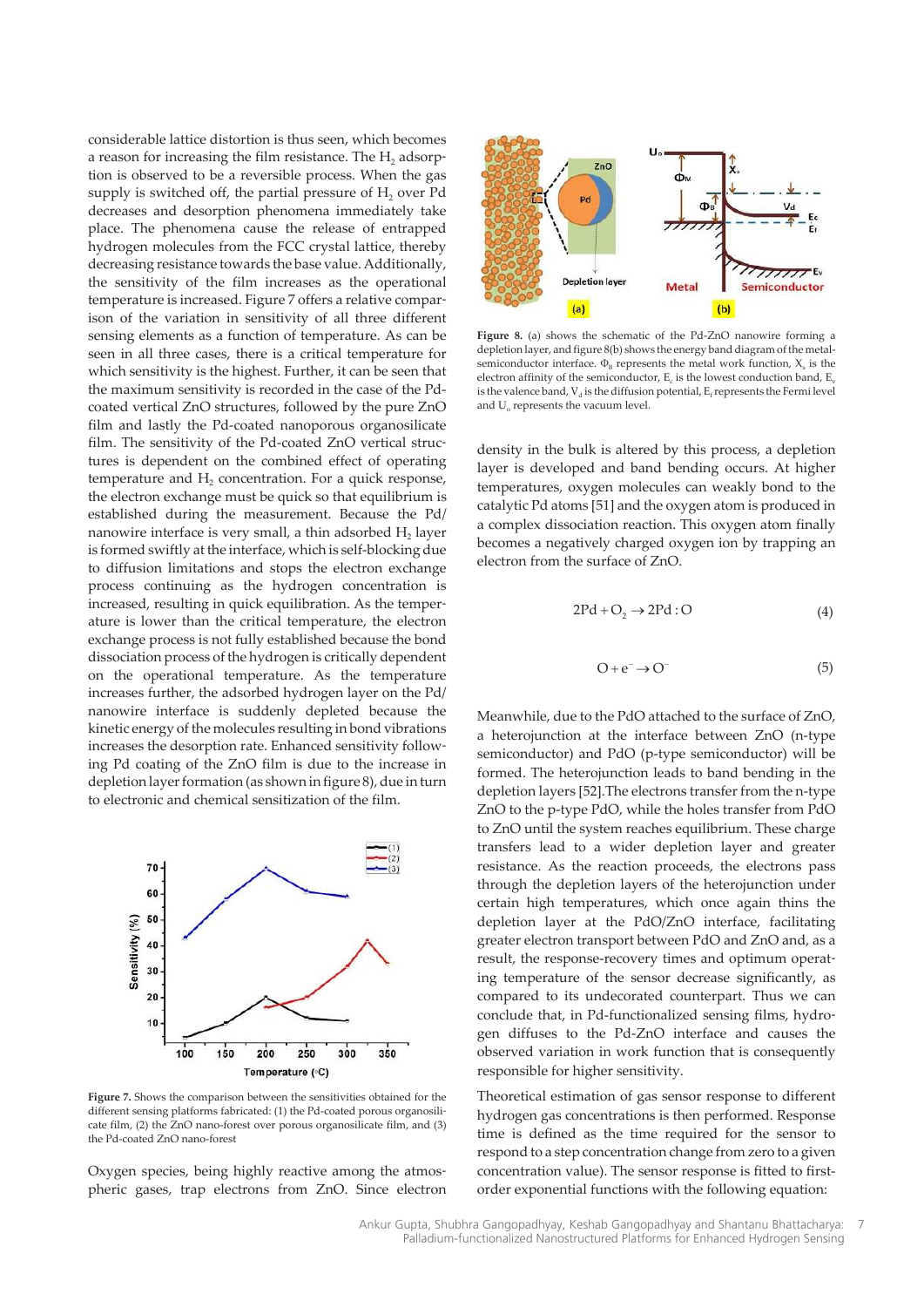$$
\frac{R}{R_0} = \exp\left(\frac{t}{\tau_1}\right), 0 \le t \le t_1
$$
\n(6)

$$
\frac{R}{R_0} = \exp\left(\frac{t_1}{\tau_1}\right) \times \exp\left(\frac{t - t_1}{\tau_2}\right), t_1 < t < t_2 \tag{7}
$$

where  $R_0$  is the initial resistance of the sensor in air,  $t_1$  is the time at which the target gas is turned off and *t<sup>2</sup>* is the time at which the sensor recovers its original value.  $\tau_{\scriptscriptstyle 1}$  and  $\tau_{\scriptscriptstyle 2}$  are the time constants for the response and recovery steps, which are calculated by first-order fitting. The time constant is defined as the time required for the gas sensor to reach 63% of its original value.

The Pd-coated vertical nanostructures show a steep change in time constant with a miniscule concentration of hydrogen due to a rapid electron exchange and faster adsorption/ desorption kinetics. This is not the same as the pure ZnO vertical nanostructures or the Pd-coated NPO films. Figure 9 presents a comparison of response time constants for various gas concentration, in which (1) depicts the Pdcoated porous organosilicate film, (2) indicates the ZnO film and (3) indicates the Pd-coated ZnO film.



**Figure 9.** Shows a comparison of response time constants with different gas concentrations. (1) indicates the Pd-coated porous organosilicate film, (2) indicates the ZnO film and (3) indicates the Pd-coated ZnO film.

#### *3.3 Selectivity test*

To resolve the issue of gas sensing platform selectivity, response towards other nonspecific gases (viz.,  $\rm CH_{4}$  and  $\mathrm{CO}_2$ ) is evaluated. It is found that Pd-coated nano-brushes provide sensitivity of 7% towards  $\mathrm{CH}_4$  (at 500 ppm) and sensitivity of 5.1% towards  $\mathrm{CO}_2$  (at 500 ppm). Resistance changes with respect to time are shown in figure 10 (a) and test gas responses at 500 ppm of each gas (i.e.,  $\rm H_{2}$ ,  $\rm CH_{4}$  and  $CO<sub>2</sub>$ ) are shown in figure 10 (b). These testing results confirm the selectively towards hydrogen gas of fabricated nanoscale gas sensing platforms.



Figure 10. Shows the variation in resistance of the Pd-coated ZnO nanojungle film over time. The sensitivity value found for  $CO<sub>2</sub>$  is 5.1% and for CH<sup>4</sup> is 7%, at 500 ppm and 200°C.

#### **4. Conclusion**

Novel sensing platforms are developed in order to explore high surface area films. A comparison of three sensing platforms (Pd/NPS/Si, ZnO/NPS/Si and Pd/ZnO/NPS/Si) is performed and Pd-coated ZnO nano-jungles are found to have higher recognition specificity, as well as better sensitivity and response/recovery times. All measurements are performed dynamically in a specially-designed gas sensing system and optimization with respect to tempera‐ ture is carried out in each case. The sensitivity of the Pdcoated vertical ZnO nanostructured films is found to be ~70%, with a response time of ~90 seconds and a recovery time of ~97 seconds. The films are found to be highly selective to hydrogen in the presence of  $CH_4$  and  $CO_2$  gases.

#### **5. Acknowledgements**

The authors are grateful to the National Program on Micro and Smart Systems (NPMASS) for financial support in performing this work. They also thank the Nano-science Centre for their help in regard to imaging and other material characterization.

# **6. References**

- [1] Kolmakov A, Zhang Y, Cheng G, Moskovits M. Detection of CO and O2 using tin oxide nanowire sensors. Advanced Materials. 2003 Jun 17;15(12): 997-1000. doi: 10.1002/adma.200304889
- [2] Hu PA, Liu YQ, Fu L, Wang XB, Zhu DB. Creation of novel ZnO nanostructures: self-assembled nanorib‐ bon/nanoneedle junction networks and faceted nanoneedles on hexagonal microcrystals. Applied Physics A. 2004 Jan 1;78(1):15-9. doi: 10.1007/ s00339-003-2289-z
- [3] Wang ZL. Nanobelts, nanowires, and nanodiskettes of semiconducting oxides—from materials to nanodevices. Advanced Materials. 2003 Mar 4;15(5): 432-6. doi: 10.1002/adma.200390100
- [4] Ramgir NS, Mulla IS, Vijayamohanan KP. Shape selective synthesis of unusual nanobipyramids, cubes, and nanowires of RuO2: SnO2. The Journal of Physical Chemistry B. 2004 Sep 30;108(39):14815-9. doi: 10.1016/j.snb.2004.12.073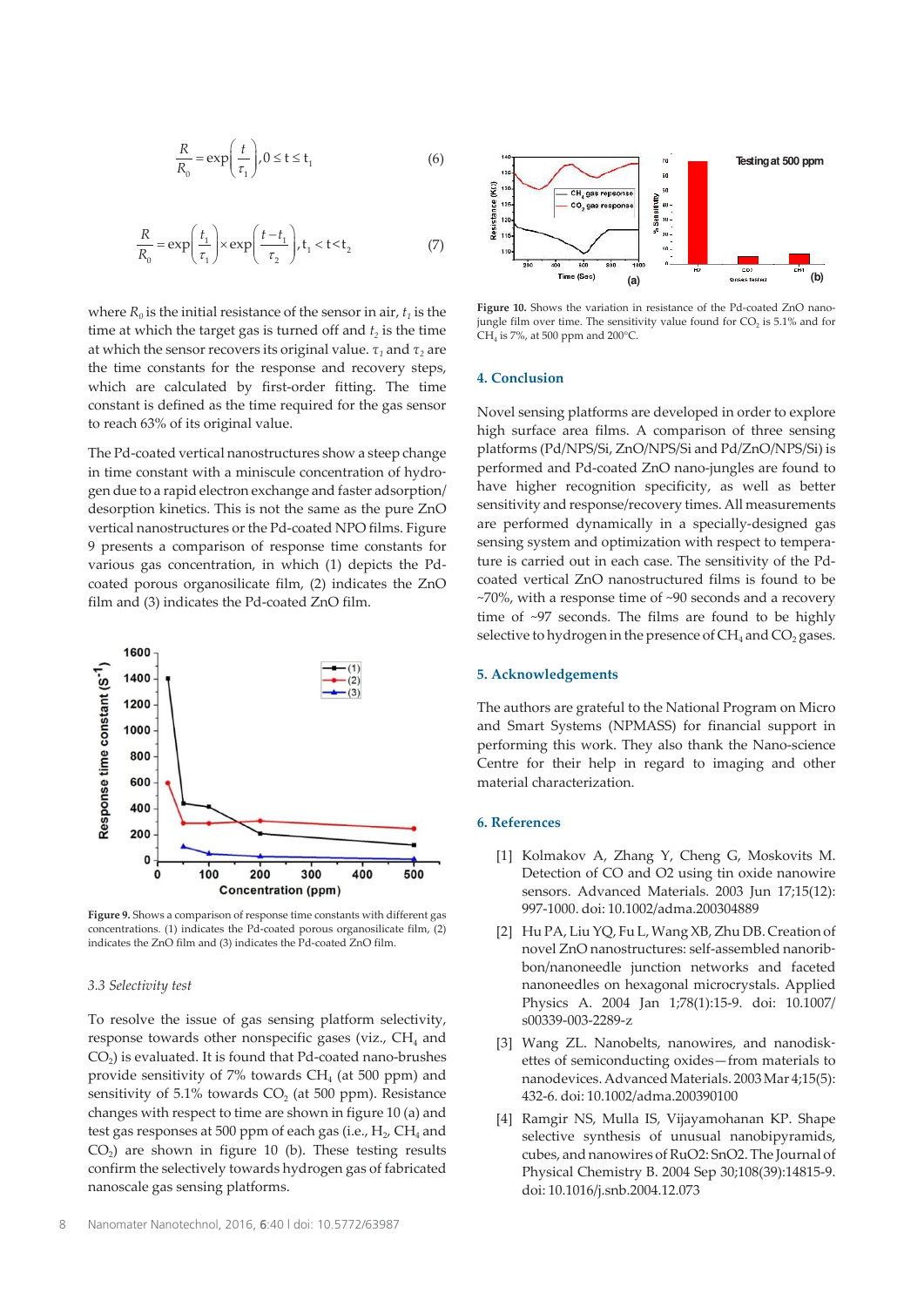- [5] Wang YD, Ma CL, Wu XH, Sun XD. Electrical and gas-sensing properties of mesostructured tin oxidebased H 2 sensor. Sensors and Actuators B: Chemi‐ cal. 2002 Jul 25;85(3):270-6. doi: 10.1016/ S0925-4005(03)00568-9
- [6] Qi Q, Zhang T, Liu L, Zheng X, Yu Q, Zeng Y, Yang H. Selective acetone sensor based on dumbbell-like ZnO with rapid response and recovery. Sensors and Actuators B: Chemical. 2008 Aug 28;134(1):166-70. doi:10.1016/j.snb.2008.04.024
- [7] Rout CS, Krishna SH, Vivekchand SR, Govindaraj A, Rao CN. Hydrogen and ethanol sensors based on ZnO nanorods, nanowires and nanotubes. Chemi‐ cal Physics Letters. 2006 Feb 6;418(4):586-90. doi: 10.1016/j.snb.2005.05.020
- [8] Choopun S, Hongsith N, Mangkorntong P, Mangkorntong N. Zinc oxide nanobelts by RF sputtering for ethanol sensor. Physica E: Low-dimensional Systems and Nanostructures. 2007 Jul 31;39(1):53-6. doi 10.1016/j.physe.2006.12.053
- [9] Stamataki M, Tsamakis D, Brilis N, Fasaki I, Giannoudakos A, Kompitsas M. Hydrogen gas sensors based on PLD grown NiO thin film structures. Physica Status Solidi (a). 2008 Aug 1;205(8): 2064-8. doi: 10.1002/pssa.200778914
- [10] Lewis SE, DeBoer JR, Gole JL, Hesketh PJ. Sensitive, selective, and analytical improvements to a porous silicon gas sensor. Sensors and Actuators B: Chemical. 2005 Sep 30;110(1):54-65. doi:10.3390/ nano3030469
- [11] Mizsei J. Gas sensor applications of porous Si layers. Thin Solid Films. 2007 Sep 14;515(23):8310-5. doi: 10.1016/j.tsf.2007.03.033
- [12] Khoshnevis S, Dariani RS, Azim-Araghi ME, Bayindir Z, Robbie K. Observation of oxygen gas effect on porous silicon-based sensors. Thin Solid Films. 2006 Dec 5;515(4):2650-4. doi: 10.1016/j.tsf. 2007.03.033
- [13] Gupta A, Pandey SS, Nayak M, Maity A, Majumder SB, Bhattacharya S. Hydrogen sensing based on nanoporous silica-embedded ultra dense ZnO nanobundles. RSC Advances. 2014;4(15):7476-82. doi: 10.1039/C3RA45316B
- [14] Gupta A, Pandey SS, Bhattacharya S. High aspect ZnO nanostructures based hydrogen sensing. In Proceeding of International Conference on Recent Trends in Applied Physics and Material Science: RAM 2013 Jun 3;1536(1):291-2. AIP Publishing. doi: 10.1063/1.4810215
- [15] Gupta A, Srivastava A, Mathai CJ, Gangopadhyay K, Gangopadhyay S, Bhattacharya S. Nano porous palladium sensor for sensitive and rapid detection of hydrogen. Sensor Letters. 2014 Aug 1;12(8): 1279-85. doi: http://dx.doi.org/10.1166/sl.2014.3307
- [16] Xu H, Liu X, Cui D, Li M, Jiang M. A novel method for improving the performance of ZnO gas sensors.

Sensors and Actuators B: Chemical. 2006 Mar 30;114(1):301-7. doi: 10.1016/j.snb.2005.05.020

- [17] Zeng Y, Zhang T, Yuan M, Kang M, Lu G, Wang R, Fan H, He Y, Yang H. Growth and selective acetone detection based on ZnO nanorod arrays. Sensors and Actuators B: Chemical. 2009 Dec 4;143(1):93-8. doi: 10.1016/j.snb.2009.08.053
- [18] Lupan O, Shishiyanu S, Chow L, Shishiyanu T. Nanostructured zinc oxide gas sensors by succes‐ sive ionic layer adsorption and reaction method and rapid photothermal processing. Thin Solid Films. 2008 Mar 31;516(10):3338-45. doi: 10.1016/j.tsf. 2007.10.104
- [19] Hsueh TJ, Hsu CL. Fabrication of gas sensing devices with ZnO nanostructure by the lowtemperature oxidation of zinc particles. Sensors and Actuators B: Chemical. 2008 May 14;131(2):572-6. doi: 10.4236/msa.2010.15041
- [20] Wan Q, Li QH, Chen YJ, Wang TH, He XL, Li JP, Lin CL. Fabrication and ethanol sensing characteristics of ZnO nanowire gas sensors. Applied Physics Letters. 2004 May 3;84(18):3654-6. http://dx.doi.org/ 10.1063/1.1738932
- [21] Kakati N, Jee SH, Kim SH, Lee HK, Yoon YS. Sensitivity enhancement of ZnO nanorod gas sensors with surface modification by an InSb thin film. Japanese Journal of Applied Physics. 2009 Oct 20;48(10R):105002. doi:10.1143/JJAP.48.105002
- [22] Comini E, Faglia G, Ferroni M, Sberveglieri G. Gas sensing properties of zinc oxide nanostructures prepared by thermal evaporation. Applied Physics A. 2007 Jul 1;88(1):45-8. doi: 10.1007/ s00339-007-3978-9
- [23] Lv Y, Guo L, Xu H, Chu X. Gas-sensing properties of well-crystalline ZnO nanorods grown by a simple route. Physica E: Low-dimensional Systems and Nanostructures. 2007 Jan 31;36(1):102-5. doi: 10.1016/j.physe.2006.09.014
- [24] Liao L, Lu HB, Li JC, He H, Wang DF, Fu DJ, Liu C, Zhang WF. Size dependence of gas sensitivity of ZnO nanorods. The Journal of Physical Chemistry C. 2007 Feb 8;111(5):1900-3. doi: 10.1021/jp065963k
- [25] Si S, Li C, Wang X, Peng Q, Li Y. Fe 2 O 3/ZnO core– shell nanorods for gas sensors. Sensors and Actuators B: Chemical. 2006 Nov 24;119(1):52-6. doi: 10.1016/j.snb.2005.11.050
- [26] Kanan SM, El-Kadri OM, Abu-Yousef IA, Kanan MC. Semiconducting metal oxide based sensors for selective gas pollutant detection. Sensors. 2009 Oct 16;9(10):8158-96. doi:10.3390/s91008158
- [27] Fan Z, Lu JG. Gate-refreshable nanowire chemical sensors. Applied Physics Letters. 2005 Mar 21;86(12):123510. http://dx.doi.org/ 10.1063/1.1883715
- [28] Favier F, Walter EC, Zach MP, Benter T, Penner RM. Hydrogen sensors and switches from electrodepos‐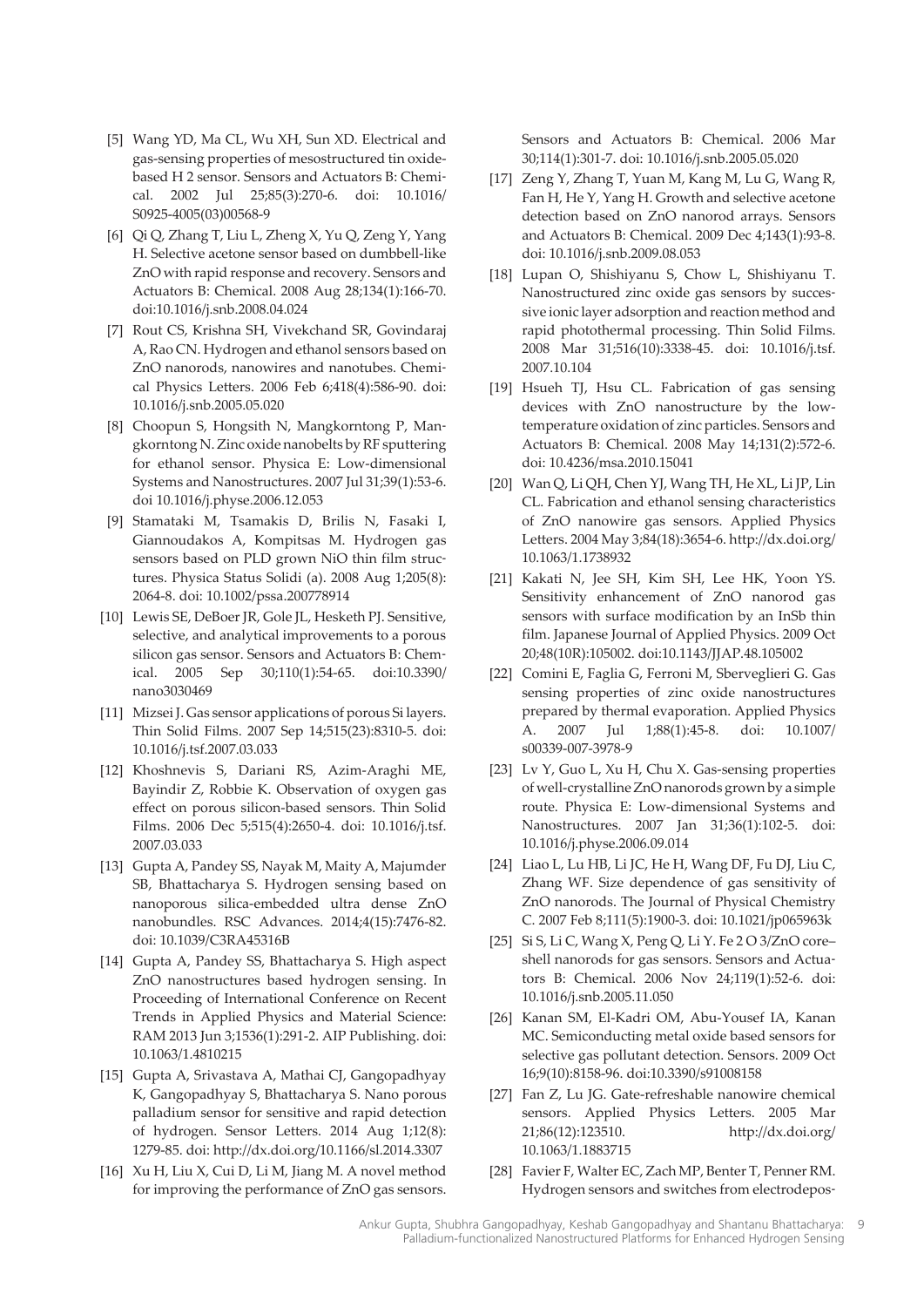ited palladium mesowire arrays. Science. 2001 Sep 21;293(5538):2227-31. doi: 10.1126/science.1063189

- [29] Malev MD. Gas absorption and outgassing of metals. Vacuum. 1973 Feb 1;23(2):43-50. doi: 10.1016/0042-207X(73)91515-7
- [30] Noh JS, Lee JM, Lee W. Low-dimensional palladium nanostructures for fast and reliable hydrogen gas detection. Sensors. 2011 Jan 13;11(1):825-51. doi: 10.3390/s110100825
- [31] Korampally V, Mamidi VK, Harris B, Gangopadhyay K, Baker GA, Gangopadhyay S. Sub-minute formation of supported nanoporous mesoscale patterns programmed by surface energy. Journal of Colloid and Interface Science. 2011 Dec 15;364(2): 546-54. doi: 10.1016/j.jcis.2011.08.076
- [32] Shishiyanu ST, Shishiyanu TS, Lupan OI. Sensing characteristics of tin-doped ZnO thin films as  $NO<sub>2</sub>$ gas sensor. Sensors and Actuators B: Chemical. 2005 May 27;107(1):379-86. doi: 10.1016/j.snb.2004.10.030
- [33] Lupan O, Chow L, Shishiyanu S, Monaico E, Shishiyanu T, Şontea V, Cuenya BR, Naitabdi A, Park S, Schulte A. Nanostructured zinc oxide films synthesized by successive chemical solution deposition for gas sensor applications. Materials Research Bulletin. 2009 Jan 8;44(1):63-9. doi: 10.1016/j.materresbull.2008.04.006
- [34] Heilig A, Barsan N, Weimar U, Schweizer-Berberich M, Gardner JW, Göpel W. Gas identification by modulating temperatures of SnO 2-based thick film sensors. Sensors and Actuators B: Chemical. 1997 Sep 30;43(1):45-51. doi: 10.1016/ S0925-4005(97)00096-8
- [35] Nanto H, Minami T, Takata S. Zinc‐oxide thin‐film ammonia gas sensors with high sensitivity and excellent selectivity. Journal of Applied Physics. 1986 Jul 15;60(2):482-4. http://dx.doi.org/ 10.1063/1.337435
- [36] Demarne V, Balkanova S, Grisel A, Rosenfeld D, Levy F. Integrated gas sensor for oxygen detection. Sensors and Actuators B: Chemical. 1993 Jun 1;14(1-3):497-8. doi: 10.1016/0925-4005(93)85063-g
- [37] Qi P, Vermesh O, Grecu M, Javey A, Wang Q, Dai H, Peng S, Cho KJ. Toward large arrays of multiplex functionalized carbon nanotube sensors for highly sensitive and selective molecular detection. Nano Letters. 2003 Mar 12;3(3):347-51. doi: 10.1021/ nl034010k
- [38] Korampally V, Yun M, Rajagopalan T, Dasgupta PK, Gangopadhyay K, Gangopadhyay S. Entropy driven spontaneous formation of highly porous films from polymer–nanoparticle composites. Nanotechnology. 2009 Sep 25;20(42):425602. doi: 10.1088/0957-4484/20/42/425602
- [39] Wang HT, Kang BS, Ren F, Tien LC, Sadik PW, Norton DP, Pearton SJ, Lin J. Detection of hydrogen at room temperature with catalyst-coated multiple

ZnO nanorods. Applied Physics A. 2005 Nov 1;81(6):1117-9. doi: 10.1007/s00339-005-3310-5

- [40] Gong H, Hu JQ, Wang JH, Ong CH, Zhu FR. Nanocrystalline Cu-doped ZnO thin film gas sensor for CO. Sensors and Actuators B: Chemical. 2006 May 23;115(1):247-51. doi: 10.1016/j.snb.2005.09.008
- [41] Dimitrov IG, Dikovska AO, Atanasov PA, Stoyan‐ chov TR, Vasilev T. Al doped ZnO thin films for gas sensor application. In Journal of Physics: Confer‐ ence Series 2008 113(1):012044. IOP Publishing. doi: 10.1088/1742-6596/113/1/012044
- [42] Chatterjee A, Bhattacharjee P, Jumbakar P, Roy NK. Manganese doped Zinc oxide thin film hydrogen gas sensor at reduced operating temperature. In Advances in Sensors and Interfaces (IWASI), 2011 4th IEEE International Workshop 2011 Jun 28:148-52. IEEE. doi: 10.1109/IWASI.2011.6004706
- [43] Yu S, Welp U, Hua LZ, Rydh A, Kwok WK, Wang HH. Fabrication of palladium nanotubes and their application in hydrogen sensing. Chemistry of Materials. 2005 Jun 28;17(13):3445-50. doi: 10.1021/ cm048191i
- [44] Wongwiriyapan W, Okabayashi Y, Minami S, Itabashi K, Ueda T, Shimazaki R, Ito T, Oura K, Honda S, Tabata H, Katayama M. Hydrogen sensing properties of protective-layer-coated single-walled carbon nanotubes with palladium nanoparticle decoration. Nanotechnology. 2010 Dec 23;22(5):055501. doi: 10.1088/0957-4484/22/5/055501
- [45] Hao M, Wu S, Zhou H, Ye W, Wei X, Wang X, Chen Z, Li S. Room-temperature and fast response hydrogen sensor based on annealed nanoporous palladium film. Journal of Materials Science. 2016 Mar 1;51(5):2420-6. doi: 10.1007/s10853-015-9555-2
- [46] Ding D, Chen Z, Lu C. Hydrogen sensing of nanoporous palladium films supported by anodic aluminum oxides. Sensors and Actuators B: Chem‐ ical. 2006 Dec 14;120(1):182-6. doi: 10.1016/j.snb. 2006.02.007
- [47] Gupta A, Mondal K, Sharma A, Bhattacharya S. Superhydrophobic polymethylsilsesquioxane pinned one dimensional ZnO nanostructures for water remediation through photo-catalysis. RSC Advances. 2015;5(57):45897-907. doi: 10.1039/ C5RA02938D
- [48] Gupta, A, Saurav JR, Bhattacharya S. Solar light based degradation of organic pollutants using ZnO nanobrushes for water filtration. RSC Advances 2015 5;87:71472-81. doi: 10.1039/C5RA10456D
- [49] Yu YY, Chien WC, Chen ST. Controlling pore morphology and properties of nanoporous silica films using the different architecture PS-b-P2VP as a template. Journal of Nanoscience and NMano‐ technology. 2010 Jul 1;10(7):4573-80. doi: http:// dx.doi.org/10.1166/jnn.2010.1705.